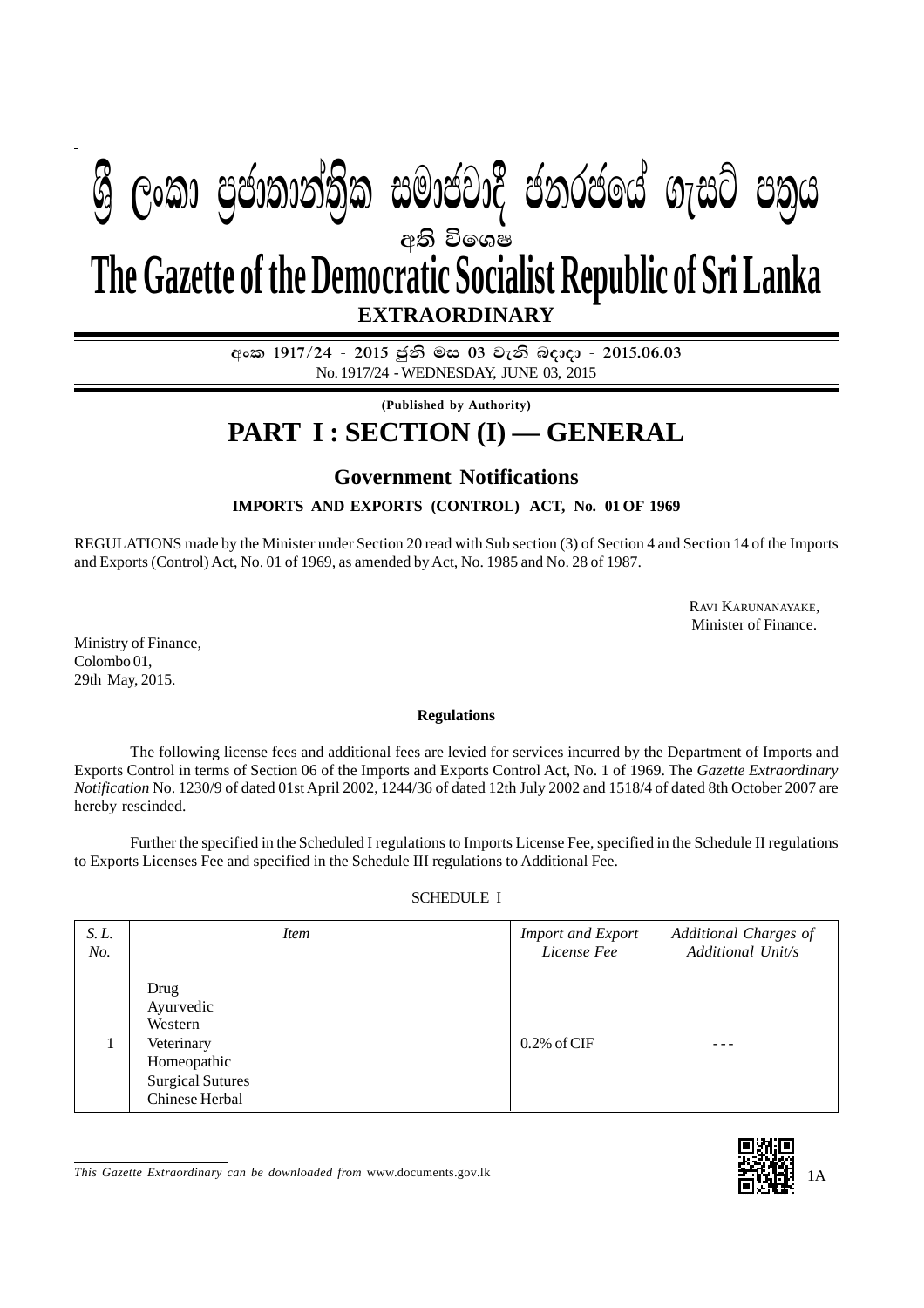2A l කොටස : (I) ඡෙදය - ශුී ලංකා පුජාතාන්තිුක සමාජවාදී ජනරජයේ අති විශෙෂ ගැසට් පතුය - 2015.06.03 PART I : SEC. (I) - GAZETTE EXTRAORDINARY OF THE DEMOCRATIC SOCIALIST REPUBLIC OF SRI LANKA - 03.06.2015

| S. L.<br>No.   | <i>Item</i>                                                                                                                                                             | <b>Imports and Export</b><br>License Fee                                                                                      | Additional Charges of<br>Additional Unit/s |
|----------------|-------------------------------------------------------------------------------------------------------------------------------------------------------------------------|-------------------------------------------------------------------------------------------------------------------------------|--------------------------------------------|
| 2              | Motor Boat engine, Air Crafts, Helicopters and Air<br><b>Crafts Spare Parts</b>                                                                                         | 0.5% of CIF                                                                                                                   |                                            |
| 3              | Vehicles imports by Sri Lanka Overseas Service<br>(SLOS) officer attached to foreign missions,<br>Embassy Office, Vehicles imports by<br>Non-Nationals, Resident Guests | 0.3% of CFI                                                                                                                   | $- - -$                                    |
| $\overline{4}$ | Importation of used motor vehicles for re-export after<br>re-conditiong                                                                                                 |                                                                                                                               | $- - -$                                    |
|                | Cars                                                                                                                                                                    | Rs. 10,000/- Per Unit                                                                                                         | ---                                        |
|                | Motor Cycles                                                                                                                                                            | Rs. 5,000/- Per Unit                                                                                                          | ---                                        |
| 5              | Motor Cycles Frames                                                                                                                                                     | Rs. 5,000/- Per Unit                                                                                                          | ---                                        |
| 6              | Vehicle Engines                                                                                                                                                         | 25% of CFI                                                                                                                    | - - -                                      |
| 7              | Vehicle Body Shell<br>(Body and Chassis not seperatable)                                                                                                                | Rs. 15,000/- Per Unit                                                                                                         | ---                                        |
| 8              | Vehicle Body Shell<br>(Body and Chasssis not seperatable)                                                                                                               | Rs. 50,000/- Per Unit                                                                                                         | ---                                        |
| 9              | <b>Used Heavy Vehicles</b><br>$5 - 7$ Yrs.<br>7 - 10 Yrs.<br>10 - 12 Yrs.<br>12 - 15 Yrs.<br>15 - 20 Yrs.                                                               | Rs. 75,000/- Per Unit<br>Rs. 150,000/- Per Unit<br>Rs. 200,000/- Per Unit<br>Rs. 300,000/- Per Unit<br>Rs. 350,000/- Per Unit | - - - -                                    |
| 10             | <b>Hearses</b><br>Garbage Vehicles and Ambulances (Used)<br>Private Sector<br>Public Sector, Semi-Government Social<br>Service Institutions                             | Rs. 75,000/- Per Unit<br>Rs. 50,000/- Per Unit<br>Rs. 25,000/- Per Unit                                                       |                                            |
| 11             | Vehicle Imoprt under Earned Exchange Scheme<br>$3 - 5$ Yrs.<br>5 - 10 Yrs.                                                                                              | 4% of CIF<br>7% of CIF                                                                                                        |                                            |
| 12             | Vehicle Import of Religious Places<br>$5 - 7$ Yrs.<br>7 - 10 Yrs.                                                                                                       | Rs. 75,000/- Per Unit<br>Rs. 150,000/- Per Unit                                                                               | ---                                        |
| 13             | Chassis<br>Chassis bought by Custom Auctions                                                                                                                            | Rs. 20,000/- Per Unit<br>20% of the CIF value                                                                                 |                                            |
| 14             | Used Vehicle Seats (08 Pieces)<br><b>Used Vehicle Tyres</b>                                                                                                             | 50% of CIF<br>50% of CIF                                                                                                      | ---                                        |

#### SCHEDULE I (*Contd*.)

3—PG 2481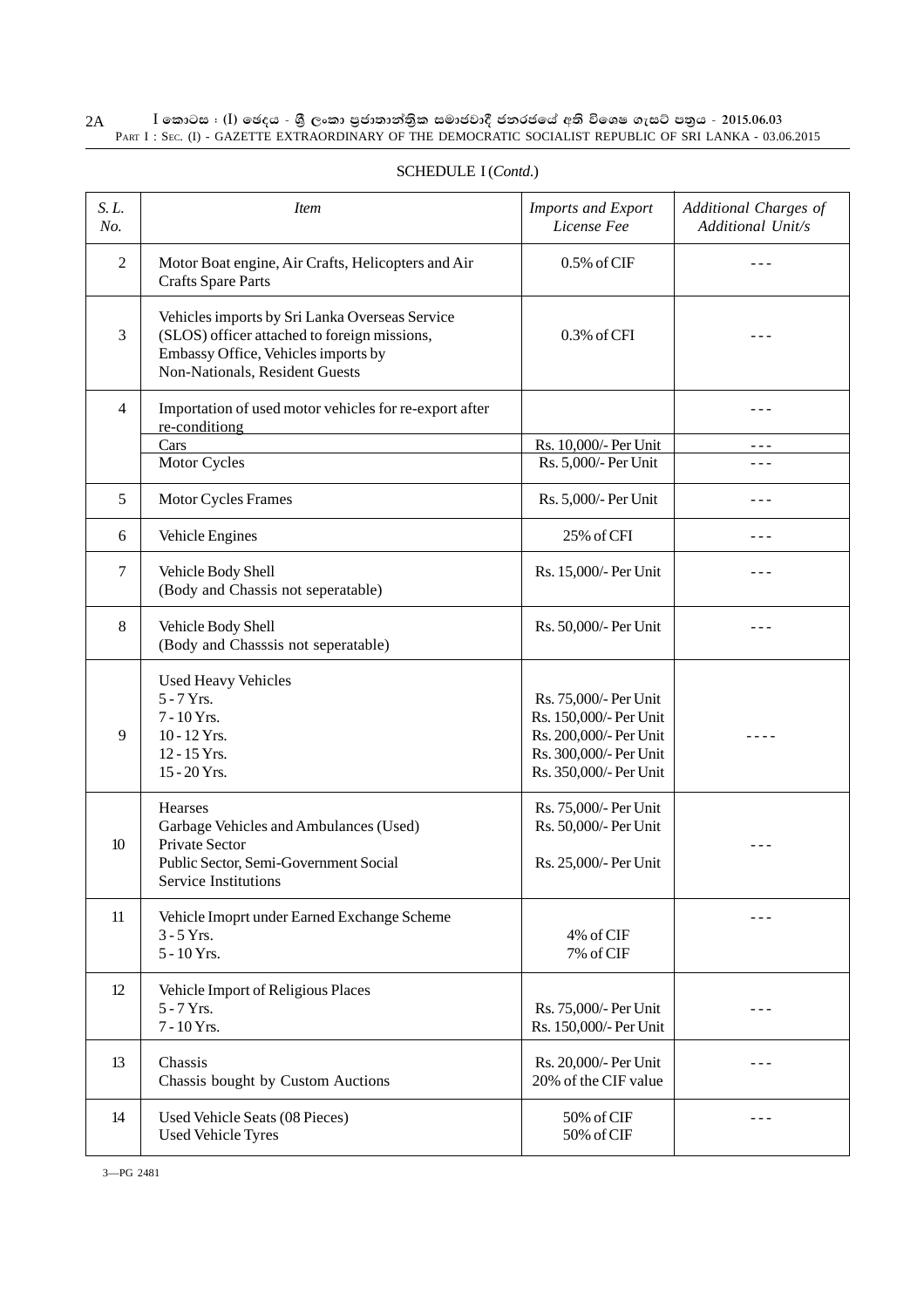$\rm I$  කොටස : ( $\rm I$ ) ඡෙදය - ශුී ලංකා පුජාතාන්තිුක සමාජවාදී ජනරජයේ අති විශෙෂ ගැසට් පතුය - 2015.06.03  $\rm A$ PART I : SEC. (I) - GAZETTE EXTRAORDINARY OF THE DEMOCRATIC SOCIALIST REPUBLIC OF SRI LANKA - 03.06.2015

| S. L.<br>No. | <b>Item</b>                                                                                                                                                        | <b>Imports and Export</b><br>License Fee                                                                                                  | Additional Charges of<br>Additional Unit/s |
|--------------|--------------------------------------------------------------------------------------------------------------------------------------------------------------------|-------------------------------------------------------------------------------------------------------------------------------------------|--------------------------------------------|
| 15           | Vehicle Cut Portion, Vehicle Face Cuts, Front Cuts<br>and Back Cuts                                                                                                | Subject to minimum fee<br>Rs. 50,000/-<br>50% of CIF                                                                                      |                                            |
| 16           | Vehicle Cut Portion, Used Vehicle Seats and Body<br>Shell and Other Spare Parts bought by Custom<br>Auction                                                        | 25% of CIF                                                                                                                                |                                            |
| 17           | Motor Vehicle - Gift<br>Family members<br>Welfare Organizations<br>$3 - 5$ Yrs.<br>10% of CIF<br>5 - 10 Yrs.<br>20% of CIF<br><b>Disable Persons</b><br>10% of CIF |                                                                                                                                           |                                            |
| 18           | Fire brigade (Used)<br><b>Private Sector</b><br>Public Sector, Semi-Government<br><b>Social Service Institutions</b>                                               | Rs. 50,000/- Per Unit<br>Rs. 25,000/- Per Unit                                                                                            |                                            |
| 19           | Other Vehicles (Car, Van, Crew cab)                                                                                                                                | 25% of CIF, up to 05<br>years from licensing<br>requirement age<br>30% of CIF, exceeds<br>next 05 years from<br>licensing requirement age |                                            |
| 20           | Vintage Vehicles                                                                                                                                                   | 10% of the CIF value                                                                                                                      | $- - -$                                    |
| 21           | Motor Cycle for personal used (Used)<br>$0 - 350$ CC<br>351 - 800 CC<br>801 - 1000 CC<br>Over 1000 CC                                                              | Rs. 5,000/- Per Unit<br>Rs. 10,000/- Per Unit<br>Rs. 20,000/- Per Unit<br>Rs. 30,000/- Per Unit                                           |                                            |
| 22           | Motor Trailers (Used)                                                                                                                                              | Rs. 25,000/- Per Unit                                                                                                                     | ---                                        |
| 23           | Imports of Bodies and Chassis for assembled of<br>motor vehicles in domestic (Approved by Ministry of<br>Industrial and Commerce)                                  | Rs. 25,000/- Per Unit                                                                                                                     | ---                                        |
| 24           | <b>Used Tractors for Agricultural Sector</b>                                                                                                                       | Rs. 30,000/- Per Unit                                                                                                                     |                                            |
| 25           | Vehicles which are not used on roads (Used)<br>7 - 10 Yrs.<br>10 - 12 Yrs.<br>12 - 15 Yrs.<br>15 - 20 Yrs.                                                         | 7% of the CIF value<br>9% of the CIF value<br>11% of the CIF value<br>13% of the CIF value                                                | ---                                        |
| 26           | Vehicle Cabins (Used)                                                                                                                                              | Rs. 50,000/- Per Unit                                                                                                                     | ---                                        |

#### SCHEDULE I (*Contd*.)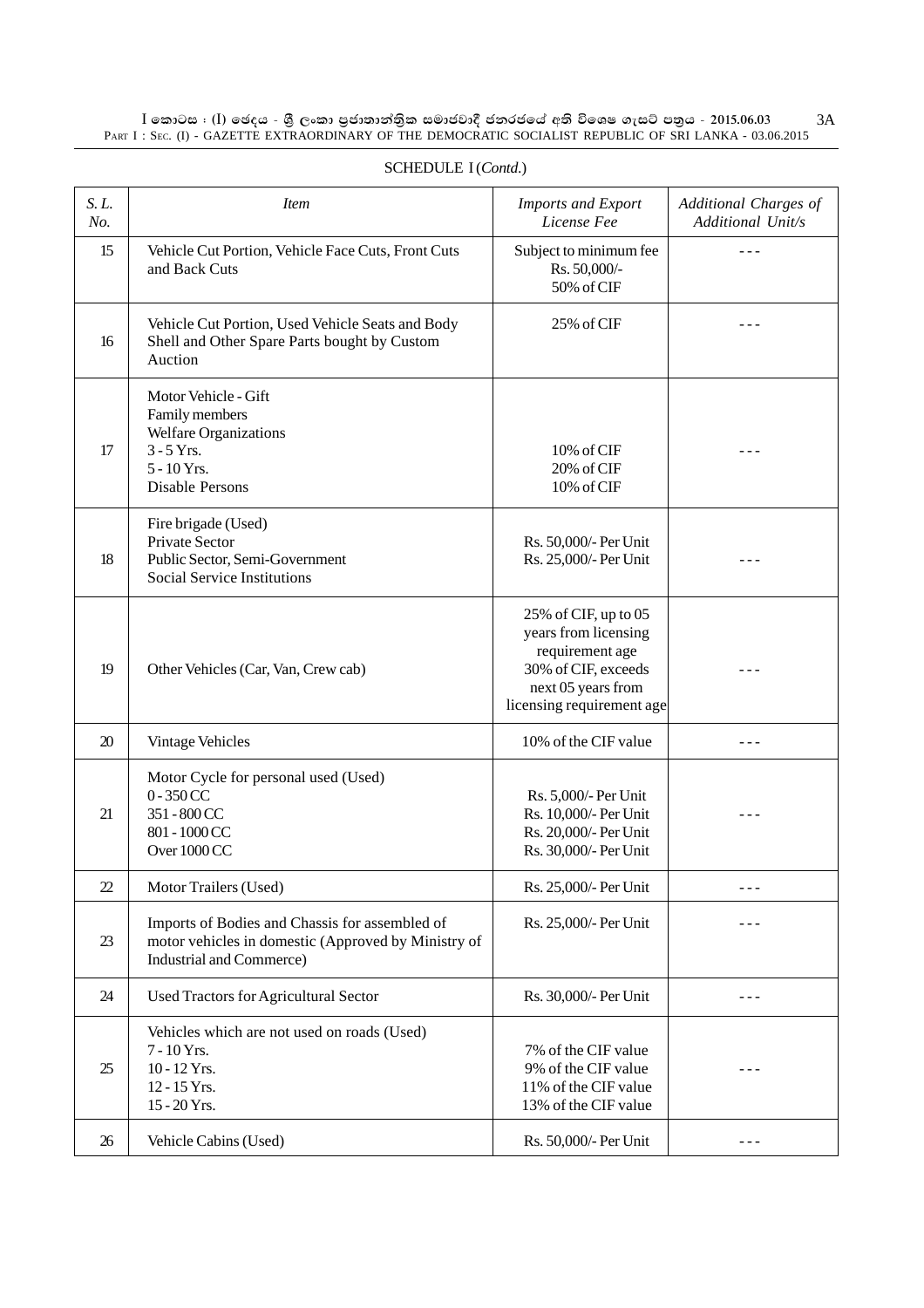4A I **fldgi ( ^**I**& fPoh - Y S % ,xld m %cd;dk a; s %l iudcjd§ ckrcfh a w; s úfYI .eiÜ m; %h - 2015'06'03** PART I : SEC. (I) - GAZETTE EXTRAORDINARY OF THE DEMOCRATIC SOCIALIST REPUBLIC OF SRI LANKA - 03.06.2015

| S. L.<br>No. | <i>Item</i>                                                                                                                                                                            | <b>Imports and Export</b><br>License Fee        | Additional Charges of<br>Additional Unit/s |
|--------------|----------------------------------------------------------------------------------------------------------------------------------------------------------------------------------------|-------------------------------------------------|--------------------------------------------|
| 27           | Pesticides, Cereals, Chemicals, Radio Active<br>Materials, Cashew in Shell, Fertilizers                                                                                                | 0.3% of CIF                                     |                                            |
| 28           | <b>Alcohol and Other Drinks</b>                                                                                                                                                        | 1% of CIF                                       |                                            |
| 29           | Live Animals and Animal Products                                                                                                                                                       | $0.3\%$ of CIF                                  |                                            |
| 30           | Petroleum Products (Petrol and Diesel)<br>License issued to Ceylon Petroleum Corporaton and<br>Indian Oil Company (Petrol, Diesel, Kerosene and<br>Air Craft Oil)<br>Othr Institutions | Rs. 1,000,000/- Per<br>Annum<br>0.3% of CIF     |                                            |
| 31           | <b>Other Petroleum Products</b><br><b>Bitumen</b>                                                                                                                                      | $0.3\%$ of CIF<br>03.% of CIF                   |                                            |
| 32           | Telecommunication Equipment and Miscellaneous<br>Cigarette Papers, Telecommunication equipment,<br>Sports goods, Coins or Discs and Operated games<br>Refrigerators Gas                | $0.4\%$ of CIF<br>04.% of CIF<br>$0.4\%$ of CIF |                                            |
| 33           | <b>Cellular Phones</b>                                                                                                                                                                 | 1% of CIF                                       |                                            |
| 34           | Meteorological Balloons                                                                                                                                                                | 03.% of CIF                                     | - - -                                      |
| 35           | <b>Used Computers</b>                                                                                                                                                                  | 25% of CIF                                      |                                            |
| 36           | Printers and Photo Copy Machines                                                                                                                                                       | $0.4\%$ of CIF                                  | - - -                                      |
| 37           | Other Electronics Equipment                                                                                                                                                            | 04.% of CIF                                     | - - -                                      |
| 38           | <b>Used Washing Machines</b>                                                                                                                                                           | 25% of CIF                                      | ---                                        |
| 39           | <b>Used Clothes</b>                                                                                                                                                                    | 04.% of CIF                                     | ---                                        |
| 40           | Coins and Medals<br>Dolls and other Toys electricity generated (Remote<br>controlled), Arms and Ammunitions, Explosives                                                                | 04.% of CIF                                     | ---                                        |
| 41           | Scrap Metals                                                                                                                                                                           | 04.% of CIF                                     | ---                                        |
| 42           | Used Furniture (Desk and Chairs used only for<br>schools)                                                                                                                              | 50% of CIF                                      |                                            |
| 43           | Sludge Oil                                                                                                                                                                             | Minimum fee<br>Rs. 5000/-<br>$IMT = Rs. 500/$ - | Rs. 500/- Per Unit<br>Over 10MT            |
| 44           | Plastic Container and Other related Plastic Products                                                                                                                                   | 0.4% of CIF                                     |                                            |
| 45           | Tea (Flavoured or Non-Flavoured)                                                                                                                                                       | 1% of CIF                                       | - - -                                      |

#### SCHEDULE I (*Contd*.)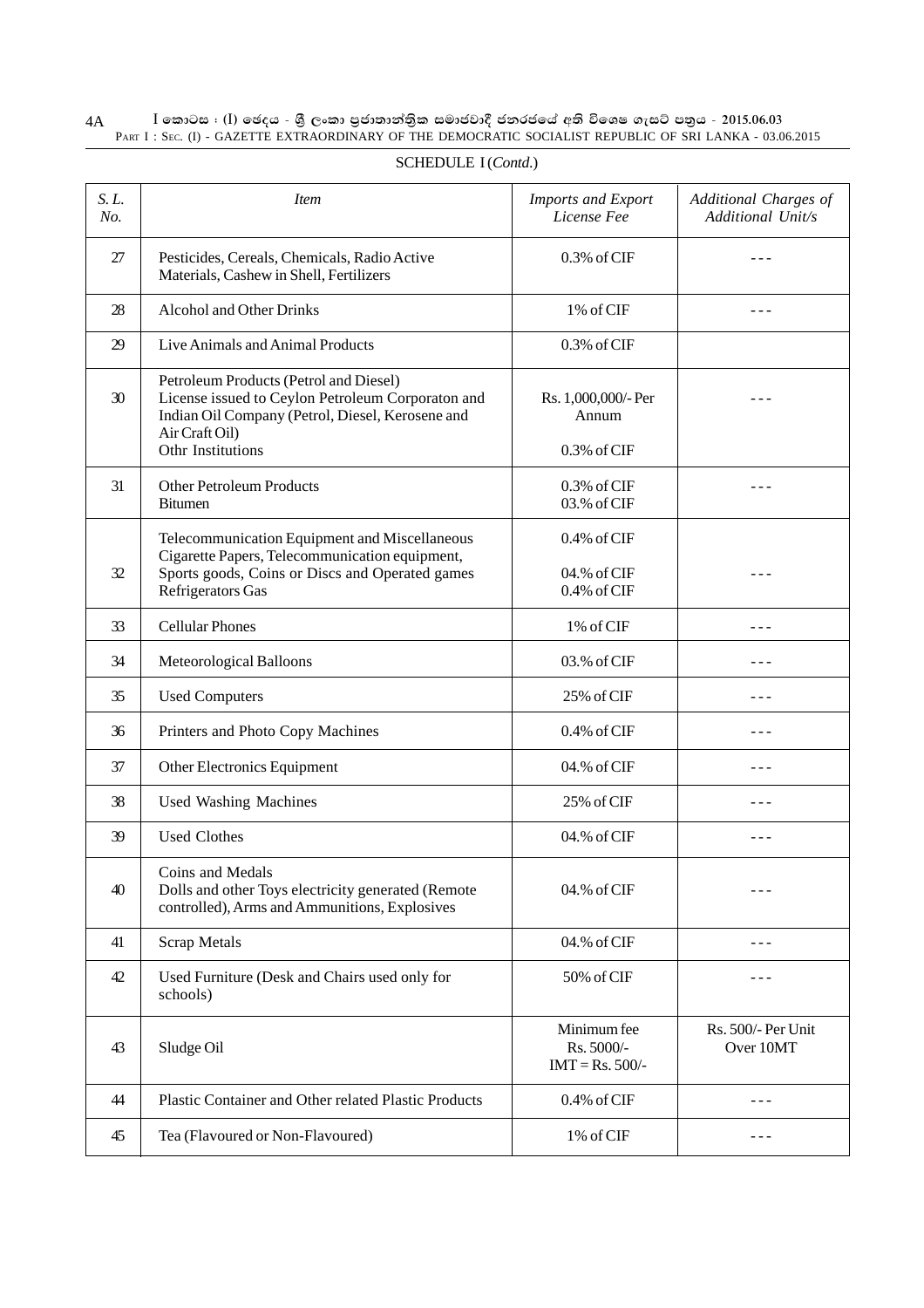$\rm I$  කොටස : ( $\rm I$ ) ඡෙදය - ශුී ලංකා පුජාතාන්තිුක සමාජවාදී ජනරජයේ අති විශෙෂ ගැසට් පතුය - 2015.06.03  $\rm SI$ PART I : SEC. (I) - GAZETTE EXTRAORDINARY OF THE DEMOCRATIC SOCIALIST REPUBLIC OF SRI LANKA - 03.06.2015

| S. L.<br>No. | <i>Item</i>                                                       | <b>Imports and Export</b><br>License Fee | Additional Charges of<br>Additional Unit/s |
|--------------|-------------------------------------------------------------------|------------------------------------------|--------------------------------------------|
| 46           | Organic Waste                                                     | 1\% of CIF                               |                                            |
| 47           | Mineral and Non-Mineral Waste                                     | 5% of CIF                                |                                            |
| 48           | Electronic Waste                                                  | 5% of CIF                                |                                            |
| 49           | Minimum License Fee<br>Amendments License Fee<br>License Abstract | $1000/-$<br>$1000/-$<br>$1000/-$         |                                            |

#### SCHEDULE I (*Contd*.)

#### SCHEDULE II

| S. L.<br>No.   | <i>Item</i>                                                                   | <b>Imports and Export</b><br>License Fee | Additional Charges of<br>Additional Unit/s |
|----------------|-------------------------------------------------------------------------------|------------------------------------------|--------------------------------------------|
|                | Ivory and Ivory Products                                                      | Rs. 500,000/- Per<br>License             |                                            |
| $\mathfrak{D}$ | Timber (Wood and articles of wood)                                            | Rs. 2,000/- Per<br>License               |                                            |
| 3              | Passenger motor vehicles first registered<br>in Sri Lanka prior to 01.01.1945 | Rs. 5,000/0 Per<br>License               |                                            |
| 4              | Waste and Scarp<br>Value Added Metal Prodcuts<br>Slag, ash and residuals      | 5,000/                                   | $1 \text{ MT} - 750$                       |

#### SCHEDULE III

| S. L.<br>No.   | Description                                                                                                                | Additional Fee<br>(Rs. of CFI) |
|----------------|----------------------------------------------------------------------------------------------------------------------------|--------------------------------|
| 1              | Import without ICL<br>(Except Motor Vehicles)<br>Import without ICL (Drugs)<br>Import without ICL (Drugs for personal use) | 1%                             |
| 2              | Import prior to obtain ICL                                                                                                 | 4%                             |
| 3              | Import after expiring ICL                                                                                                  | 5%                             |
| $\overline{4}$ | Different supplier                                                                                                         | 2% (Upper limit 12,000)        |
| 5              | Drug samples exceeding 10% limit                                                                                           | 10% (Upper limit<br>(125,000)  |
| 6              | Violation of conditions laid down in the license                                                                           | 10%<br>Upper limit             |